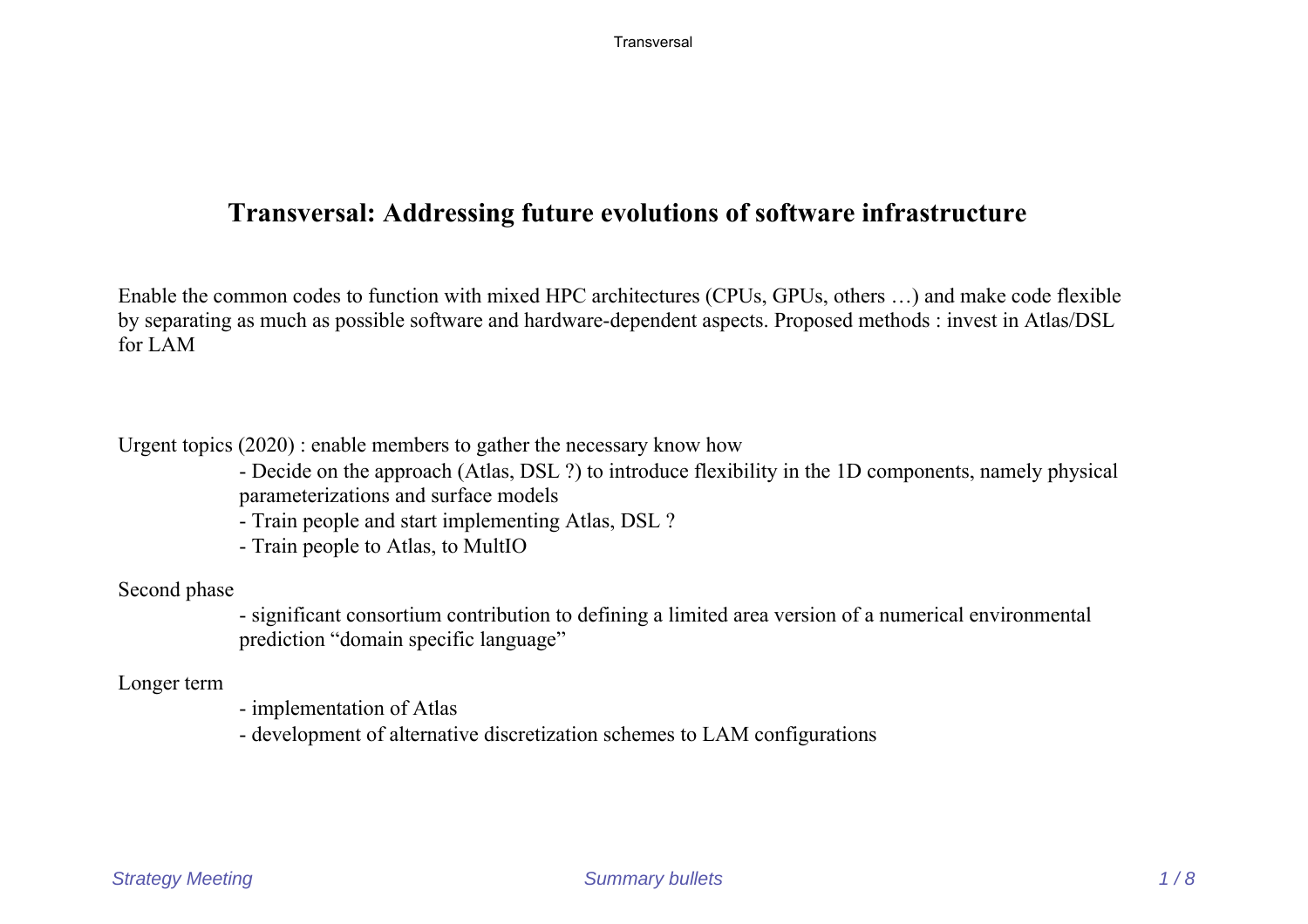Dynamics

# **Dynamics**

Main goals :

- 1. Continue with improvements of the present dynamical core towards the hectometric scale
	- Work on ensuring model stability for steep slopes
	- Work on Vertical Finite Elements
	- Work on semi-Lagrangien
- 2. Invest in a long-term (~10 yr) evolution of an Atlas based dynamical core
	- Develop a LAM solution based on a finite-volume approach following the FVM developments of ECMWF

- Finalize a gridpoint dynamics solver as a scientific testbed, as a backup solution and as an alternative to the spectral dynamics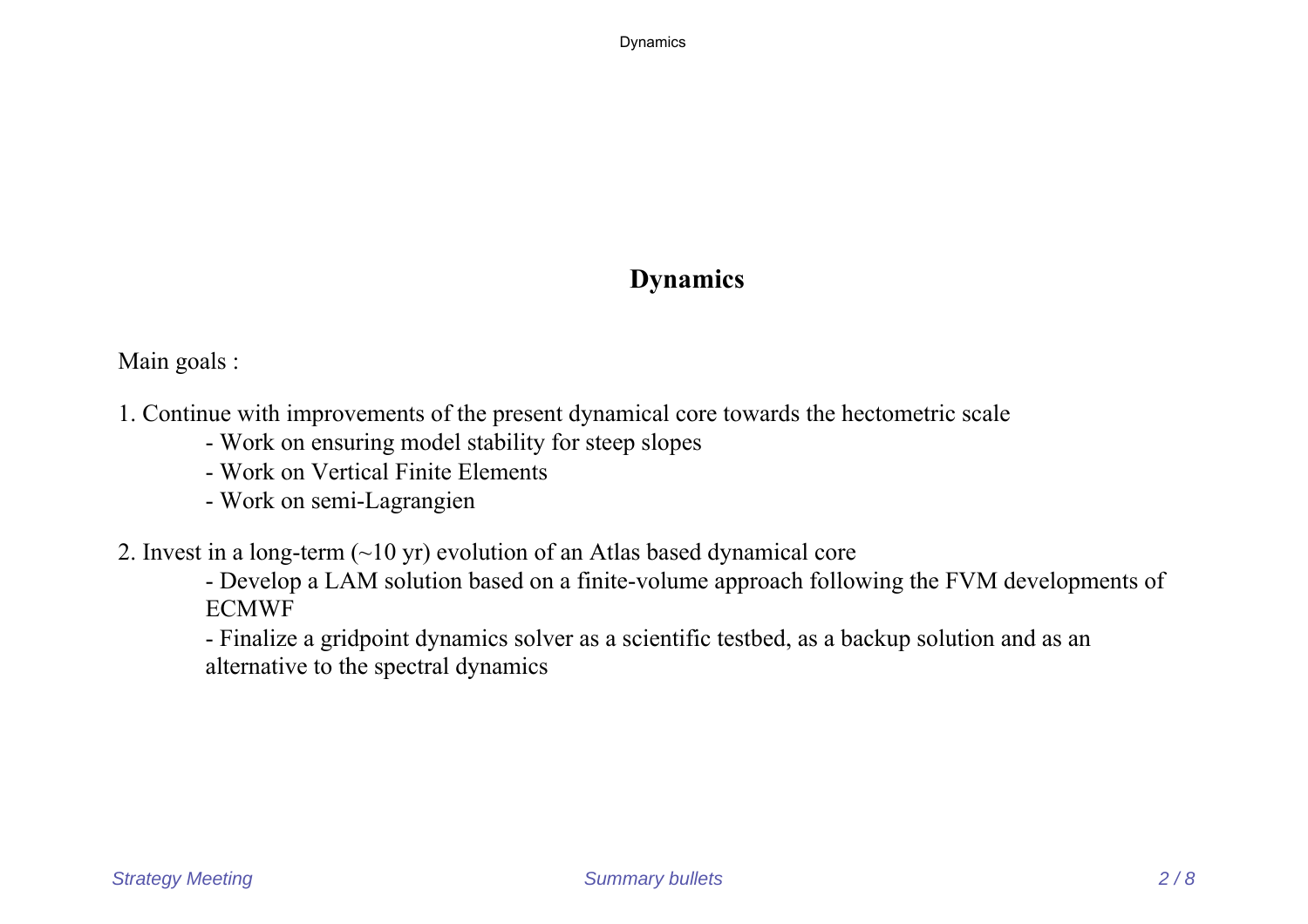Physics

# **Physics parametrizations**

Main goals :

- 1. Resolution increase to hm-scales:
	- Study validity of parametrizations at these scales (useful also for convergence)
- 2. Accelerate the work on radiation/clouds/aerosols interactions

3. Continue efforts to remove systematic model errors in multi-disciplinary task teams (also relevant for EPS, DA).

- 4. Engage in stronger collaboration with EPS teams to develop an EPS oriented physics
- 5. Explore usefulness of machine learning activities and possibly extend.
- 6. Convergence between CSCs:
	- Increase interoperability at level of exchanging parametrizations.
	- Make an inventory of scientific blocking points for convergence.
	- Define roadmap for interoperability by 2023.
- 7. Technical refactoring of the code:
	- Improve parametrization calls.
	- Code restructuring needed for 3D physics. 2+1D turbulence approach seems good first step.
	- Make an inventory of technical blocking points for convergence.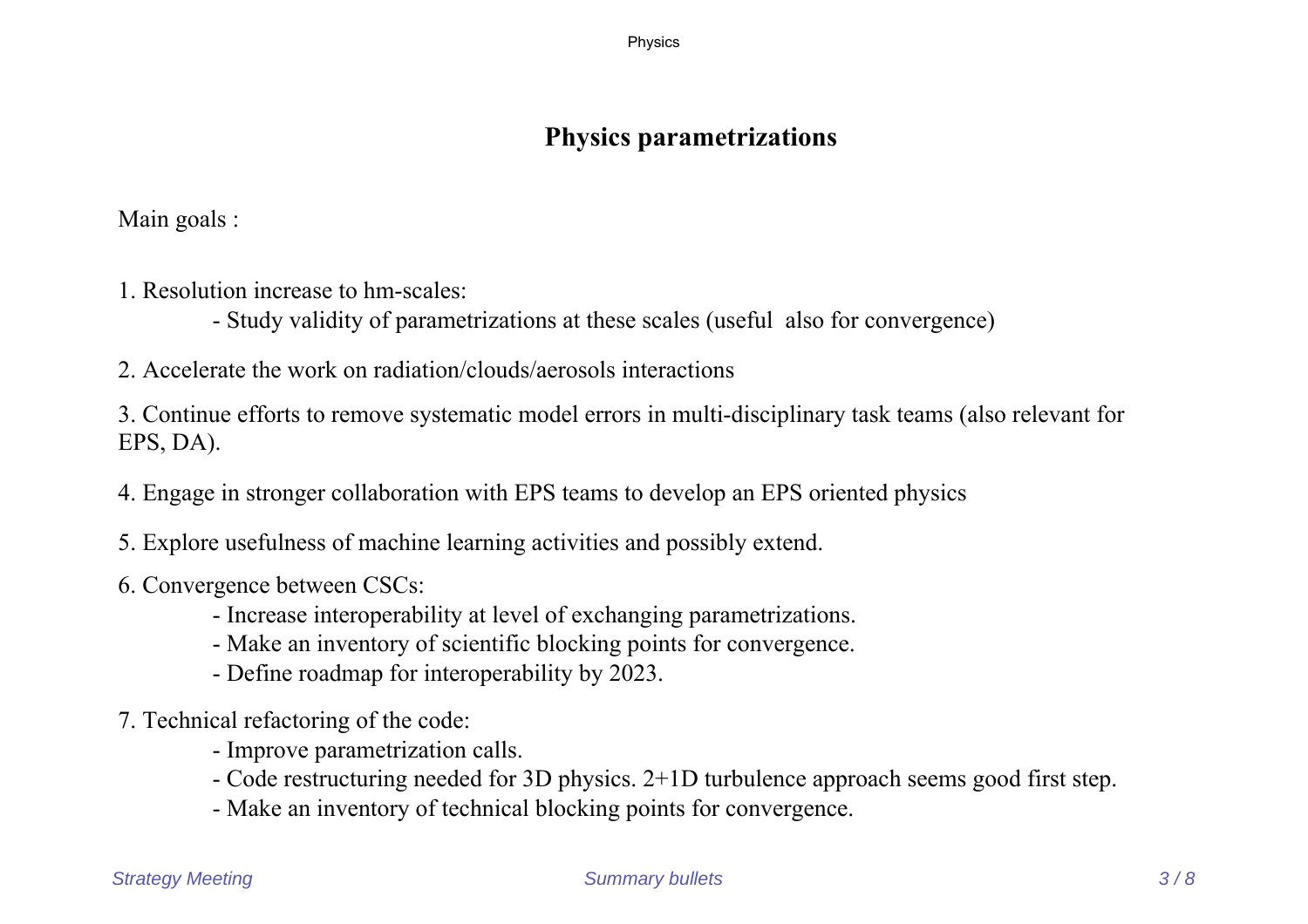# **Surface (model and DA)**

Main goals

- 1. For Surface Model:
	- switch to SURFEX by all members, where some explore more advanced options (emphasis soil, snow, urban)
	- streamline the code for phasing and coupling with other parts of the NWP system
- 2. For Physiography:
	- continue to update physiographic databases as model resolution is increasing
	- assess the forecast impact of the new databases and perform the required tuning of surface modules
- 3. For Surface Data Assimilation:
	- assimilate satellite data and crowdsourced data,
	- work on the interoperability and modernization of the code for the spatialization and the adaptation to the OOPS framework
	- progressively move to a coupled surface-atmosphere data assimilation system,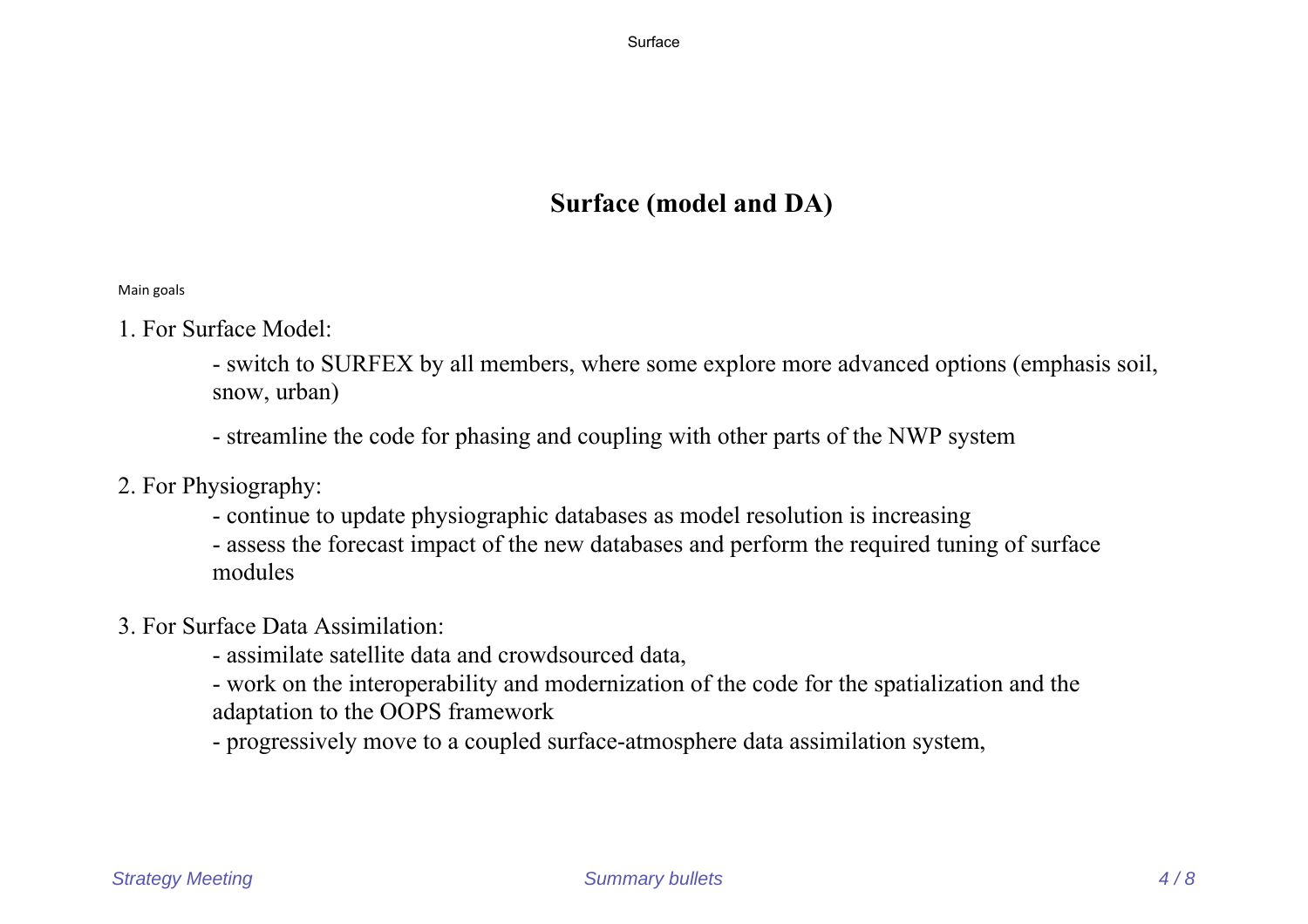### **Ensemble forecasting**

Main goal: A seamless, well-calibrated high-resolution ensemble prediction system from nowcasting to 2-3 days ahead

Create direct collaboration between EPS, PH, SU, DA staff!

1.Way forward for perturbations:

- Towards more physically based perturbations in a balanced manner
- Aim towards the same uncertainty estimate for EPS and DA.
- Aim to reduce spin-up through balanced physics and initial condition perturbations

2. Explore performance for extreme weather, NWC range, sub-km resolutions.

3. Calibration approach which pays special attention to extreme weather, enhances EPS for any grid, accounts for weather-type dependencies, and uses the latest statistical/machine learning methods.

4. Develop user-oriented approaches of common interest that facilitate the use of ensemble outputs, e.g. synthesis combination of ensemble members, time-junction of ensembles

5. Collaboration and working environment aspects enhanced through the work on the system.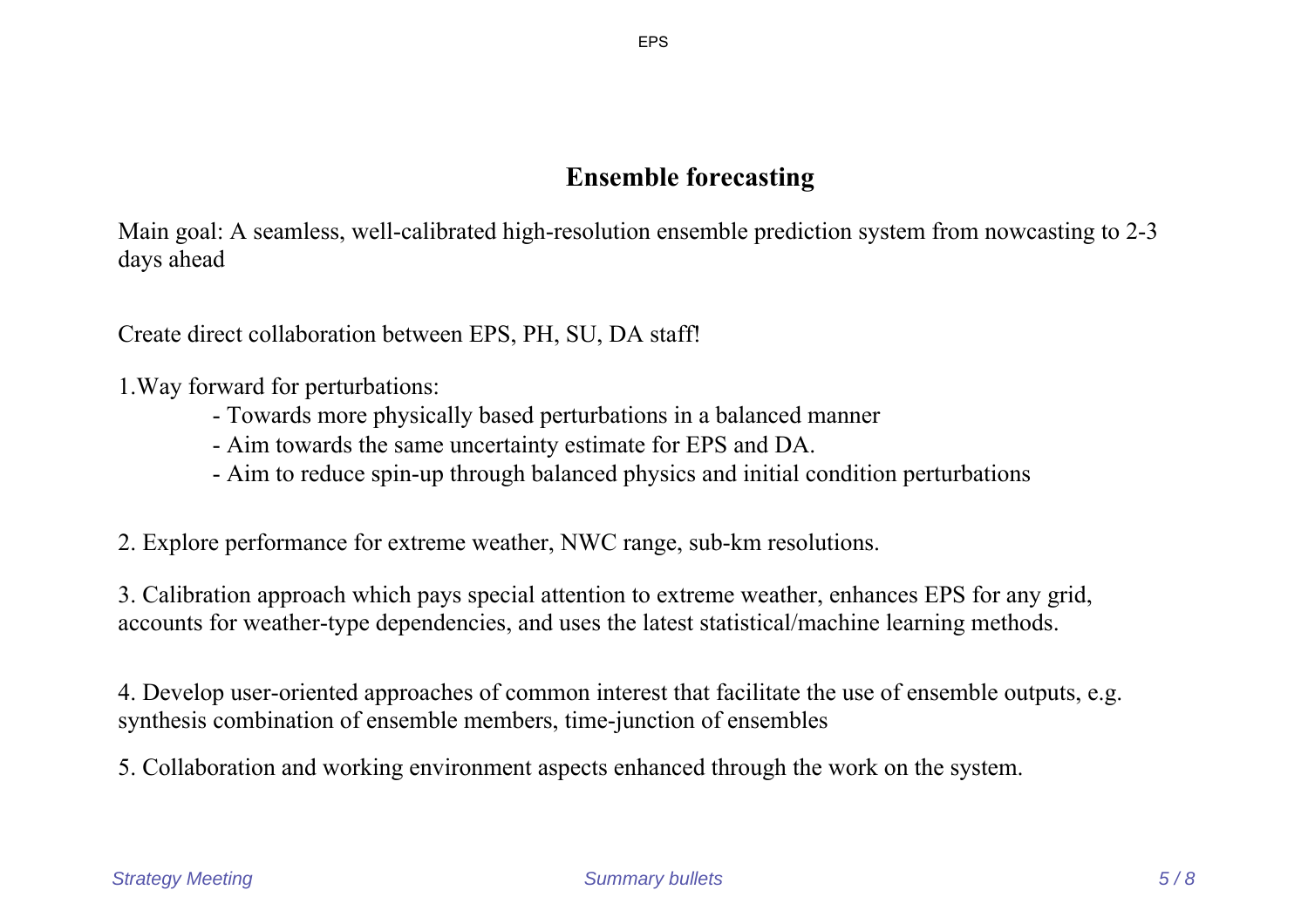### **Data Assimilation**

Main goals *(in italic, what falls in DA AL*):

#### 1. Efficient, accurate, maintainable algorithms

- Implement OOPS: opportunity for convergence and permits component testing
- Develop a DA algorithmic solution based on the ensemble variational approach
- Designing DA tests
- Optimize DA for nowcasting
- *DA CSC's definition and testing*

#### 2. Observations

- Assess possibility for common obs preprocessing tool like SAPP

- Liaison with Eumetnet and Eumetsat

*- Continuous effort on high-resolution observations. Novelty is massive number of data from various sources (satellite, radar, aircraft, crowd-sourced data, …) and their QC exploring machine-learning*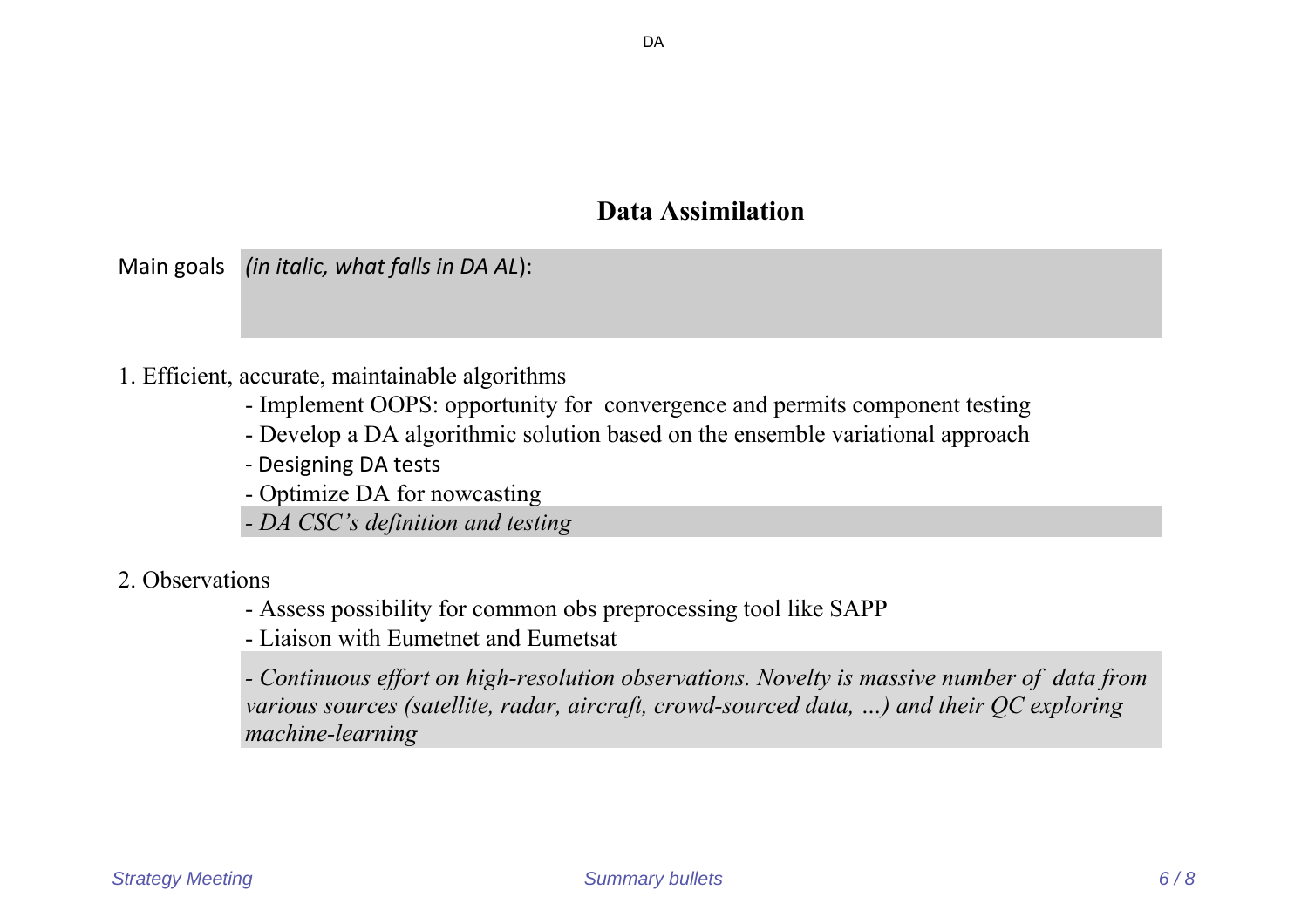Met QA

# **Meteorological Quality Assurance**

Aims:

1. Iterative consultation process (~1yr?) to collect requirements and assess what needs to be done to make HARP more attractive as common tool.

 Consider in this consultation methods/metrics, observations (which and why), maintainability (as cycle-independent as possible) and distribution. Statement on HARP as open source.

2. Development of common methods/metrics: focus on methods for spatial-temporal verification and high impact weather. This implies use of high resolution data and requires efficiency to handle large data amounts.

3. Verification of physical processes to aid model development, including the necessary observations and their quality

4. Consider synergy with DA team on observation format and quality control

5. Enhanced user-developer interaction: both R2O (didactic) and O2R (model weaknesses, cases).